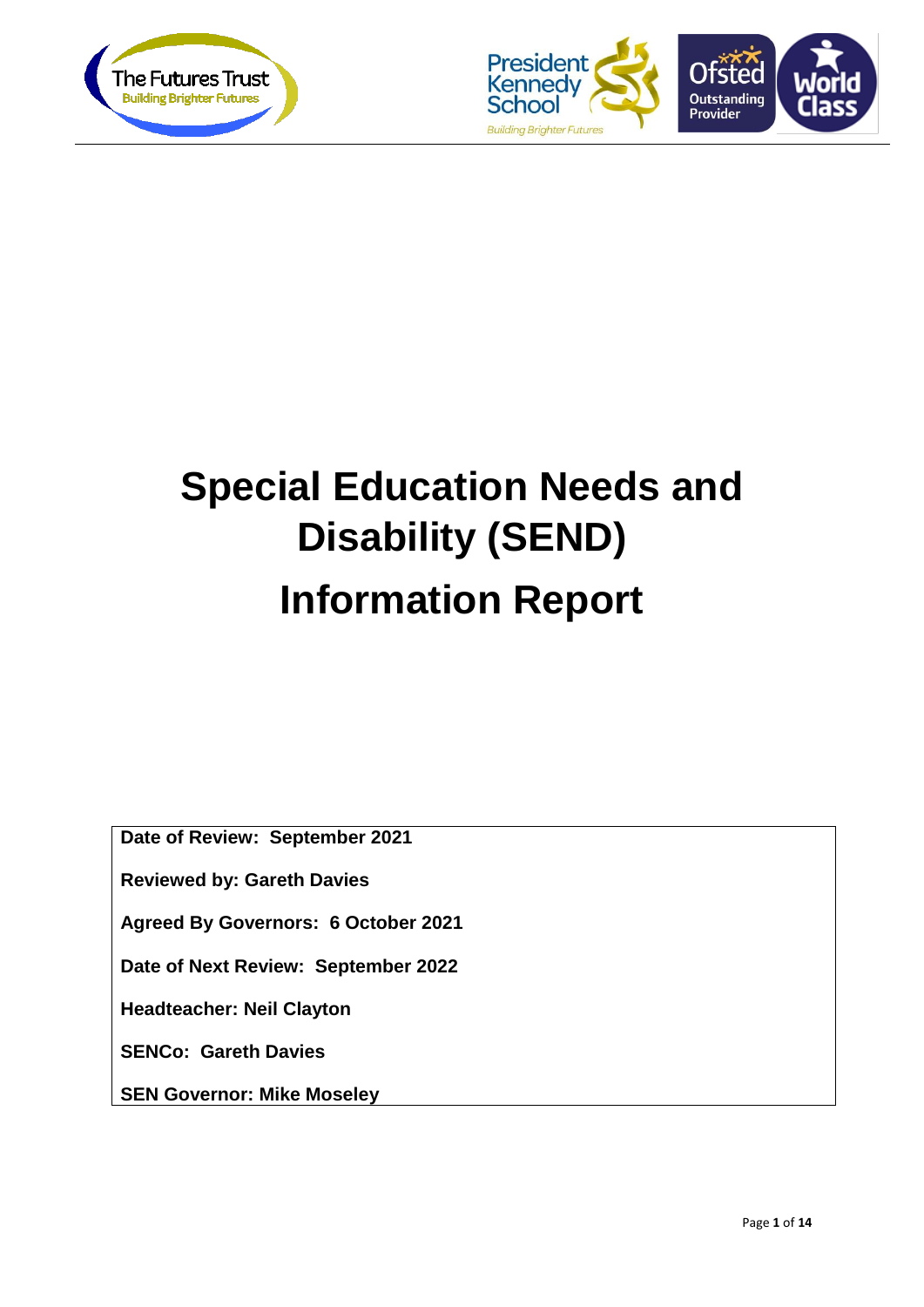



# **President Kennedy School SEND Information Report**

President Kennedy School welcomes all learners and is committed to providing an appropriate curriculum which will allow students the opportunities to succeed and reach the highest level of both academic and personal achievement.

Students identified as having additional needs will receive support to help overcome their barriers to learning. President Kennedy aims to ensure that all students, regardless of age, gender, ethnicity, disability, special needs, prior attainment, and background will receive their entitlement to make progress and fulfil their potential.

In supporting students President Kennedy School aims to follow three key values:

- Learners first
- It's about learning
- No barriers.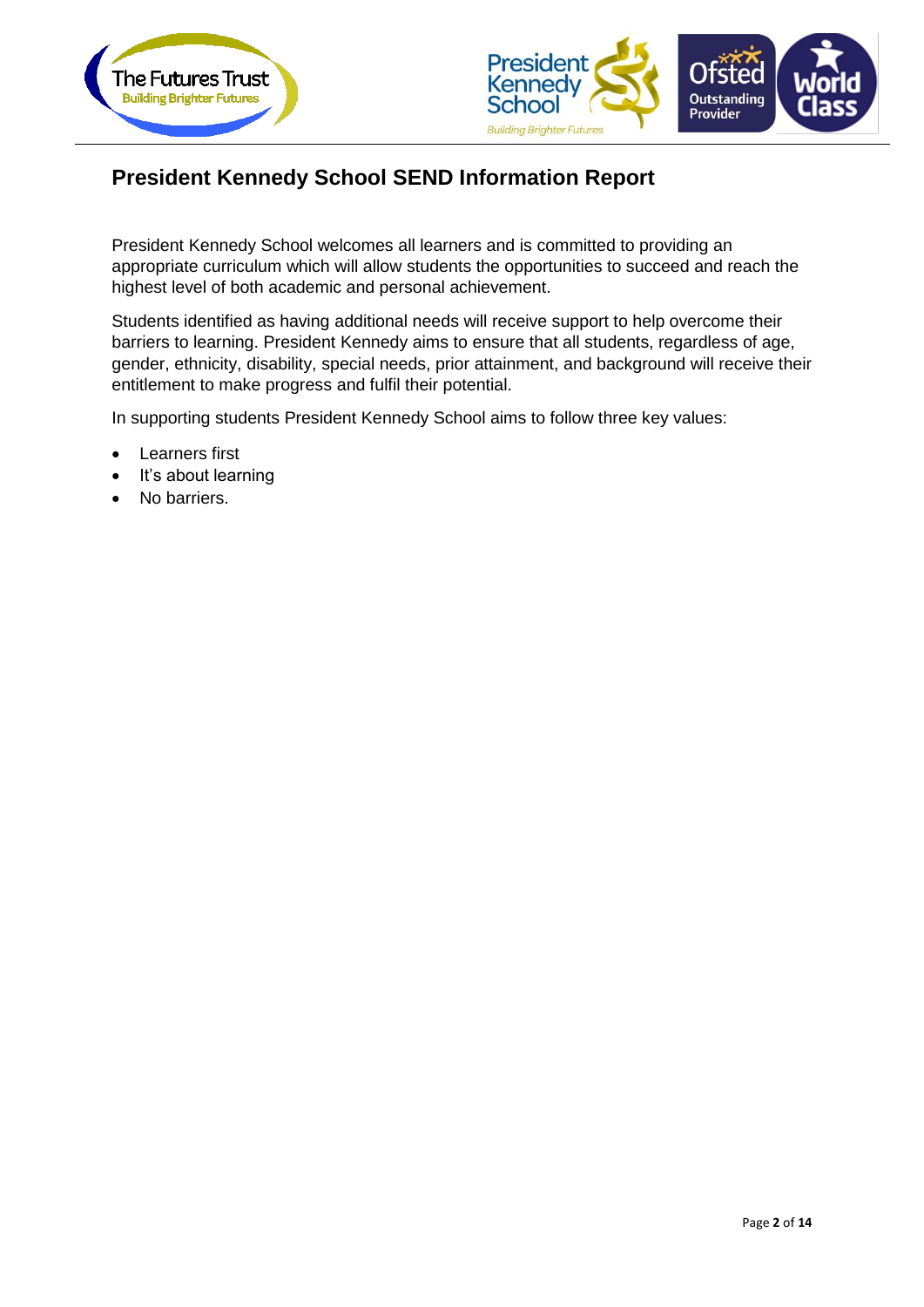



# **Contents**

| 1.               |                                                                                     |  |
|------------------|-------------------------------------------------------------------------------------|--|
|                  | Background information about the school and its provision for students with Special |  |
| 2.               |                                                                                     |  |
| 3.               |                                                                                     |  |
| 4.               |                                                                                     |  |
| 5.               |                                                                                     |  |
| 6.               |                                                                                     |  |
| $\overline{7}$ . |                                                                                     |  |
| 8.               |                                                                                     |  |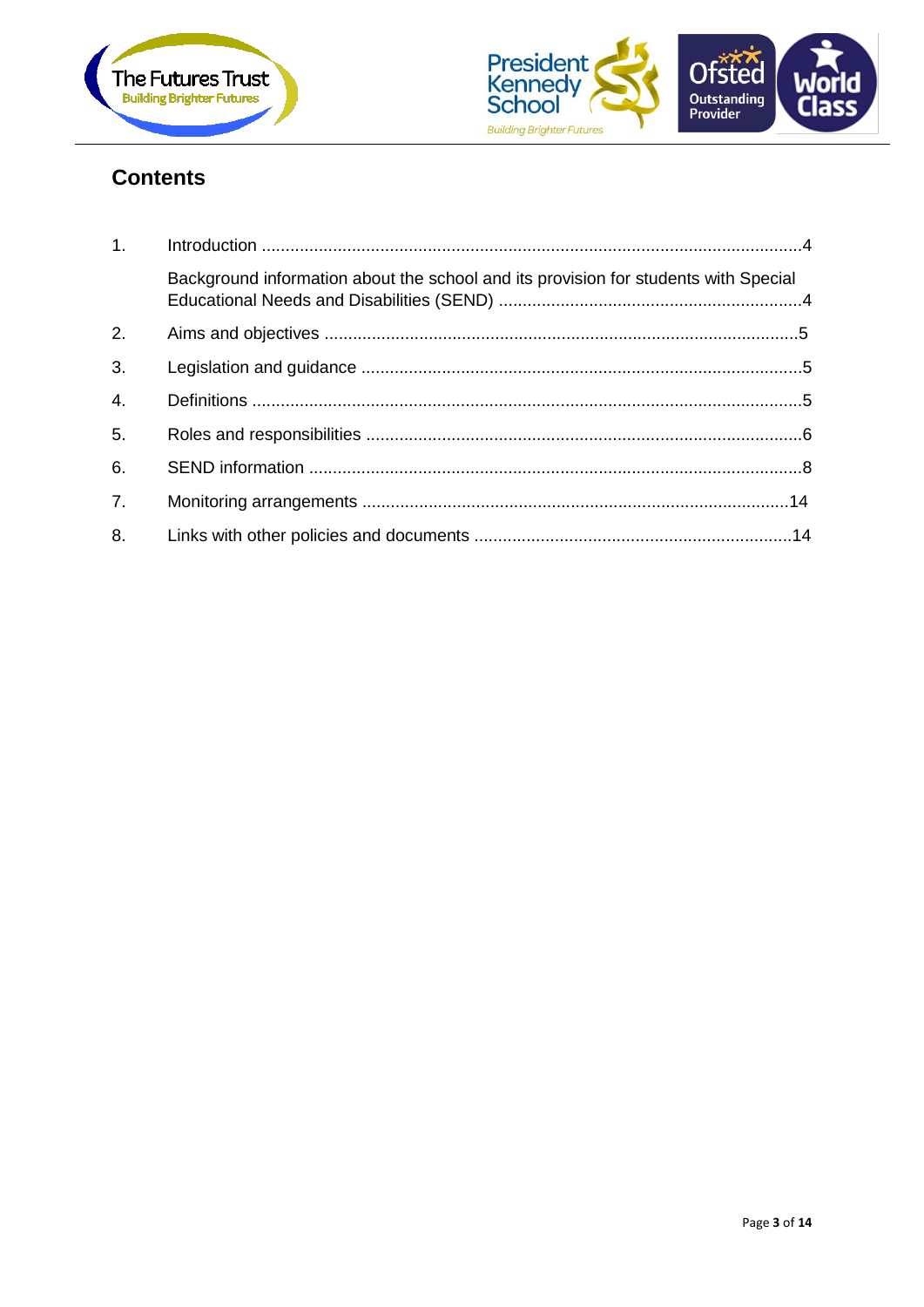



# **1. Introduction:**

## **Background information about the school and its provision for students with Special Educational Needs and Disabilities (SEND)**

#### The school admitted 300 students into Year 7 in 2021. Other Years currently contain between 330 and 270 students.

Each Year group is referred to as a 'College' with a College Director, Progress Leader and Pastoral Leader. The College is responsible for the day to day allocation of Teaching Assistants and the direction and delivery of provisions and interventions for their students.

Year 7 students are educated within 'The Bridge'. This provision allows for a smooth transition from Primary school to Secondary school and enables staff to identify needs and implement support through appropriate strategies and interventions led by a specialist Primary teacher. Needs and provisions are regularly reviewed throughout each year. A key focus of The Bridge is to develop communication skills.

In Year 8, students move to 'The Gateway'. A key focus in Year 8 is the development of greater independence in learning. A specialist Primary teacher again leads interventions needed to support students with difficulties.

Year 9 has a key focus of preparation and readiness for GCSE level learning.

Years 10 and 11 focus on GCSE and other qualifications together with planning and preparation for each student's post 16 futures in education or employment.

We have a Sixth Form of approximately 220 students.

The school is located on the northern edge of the city and serves a relatively disadvantaged community. The school is situated within Coventry Local Authority. Some of our students live in the Warwickshire Local Authority area and are able to access services provided by them.

The school's percentage of students eligible for free school meals is higher than the national average.

The school is proud to reflect the diversity of the city's population; approximately 1/3 of the school's intake is from ethnic minority communities.

Approximately 16% of students have special educational Needs or Disabilities. Of those with SEND approximately 18% have Education Health Care Plans

The students on the school's SEND register have a range of difficulties in each of the four SEND categories:

- Communication and interaction; with social and communication, speech and language and sensory needs. Approximately 1/3 of all students with special educational needs in President Kennedy School are identified as having Autistic Spectrum Condition (ASC).
- Cognition and learning; with moderate learning difficulties and specific learning difficulties such as dyslexia and attention deficit hyperactivity disorder (ADHD)
- Social, Emotional and mental health; including mental health issues, anxiety and school phobic needs.
- Sensory and /or physical; those with visual, hearing, mobility and other health needs.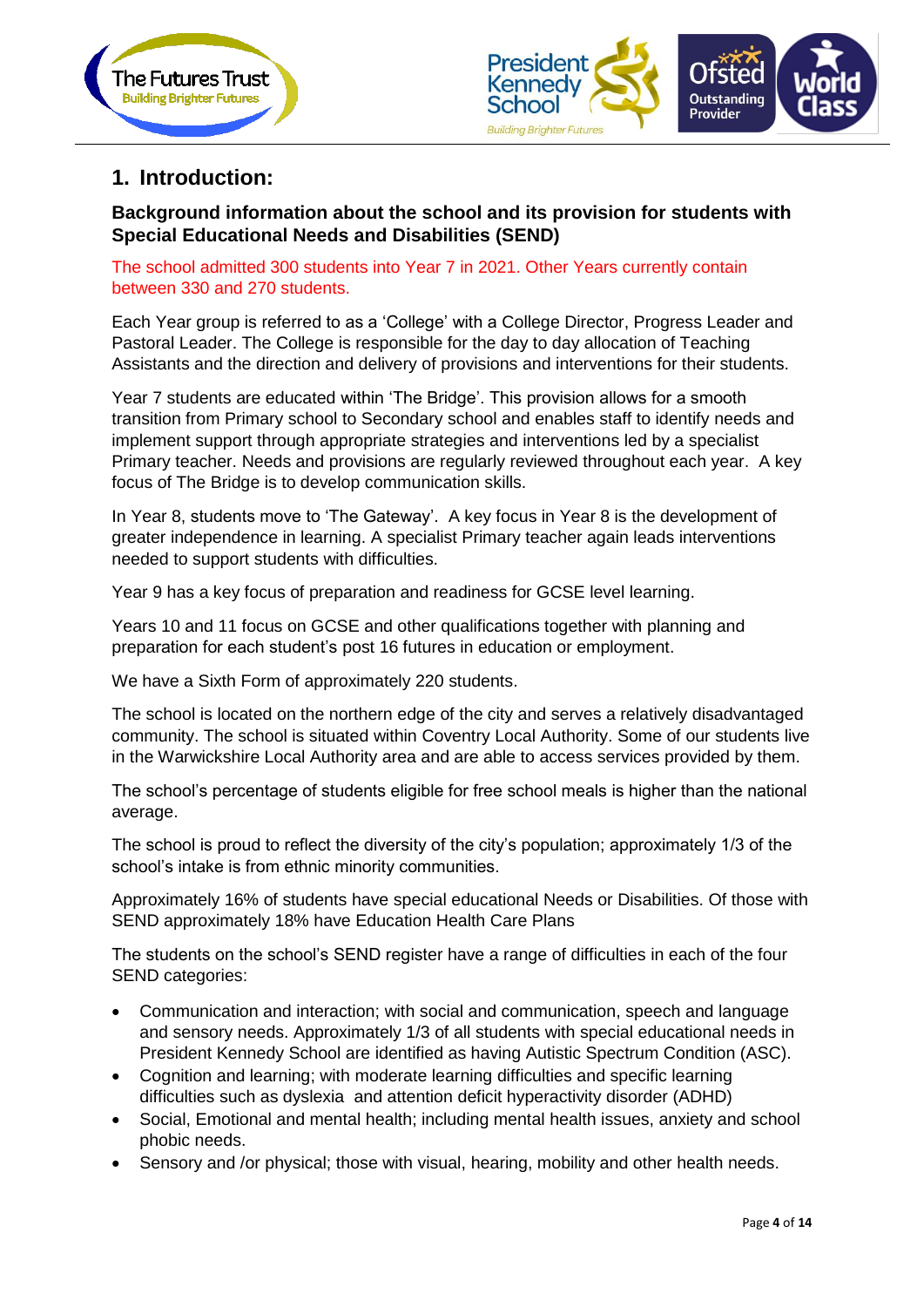



The designated SENCO (Special Educational Needs Coordinator) is Mr Gareth Davies

The Autistic Spectrum Conditions coordinator is Mrs Angela McKeever

The SEND Governor is Mr Mike Moseley.

# **2. Aims and objectives**

#### **Aims**

.

Our SEND information report aims to:

Set out how President Kennedy School will support and make provision for students with special educational needs and disabilities (SEND).

Set out how President Kennedy School will support and make provision for identified students who have additional needs which do not fall under SEND such as Pupil Premium, and Looked After Children.

Explain the roles and responsibilities of everyone involved in providing for students with SEND.

# **3. Legislation and guidance**

This information report is based on the statutory Special Educational Needs and Disability (SEND) Code of Practice (2015) and the following legislation: Part 3 of the Students and Families Act 2014, which sets out schools' responsibilities for students with SEN and disabilities. The Special Educational Needs and Disability Regulations 2014, which set out schools' responsibilities for education, health and care (EHC) plans, SEND co-ordinators (SENDCOs) and the SEND information report.

# **4. Definitions**

A student has SEND if they have a learning difficulty or disability which calls for special educational provision to be made for them.

Special Educational Needs are those learning difficulties or disabilities which causes a significantly greater difficulty in learning than the majority of others of the same age, or which prevents or hinders them from making use of facilities of a kind generally provided for others of the same age in mainstream schools.

To be placed on the school SEND register they must need a provision that is additional to, or different from, that normally available to students of the same age.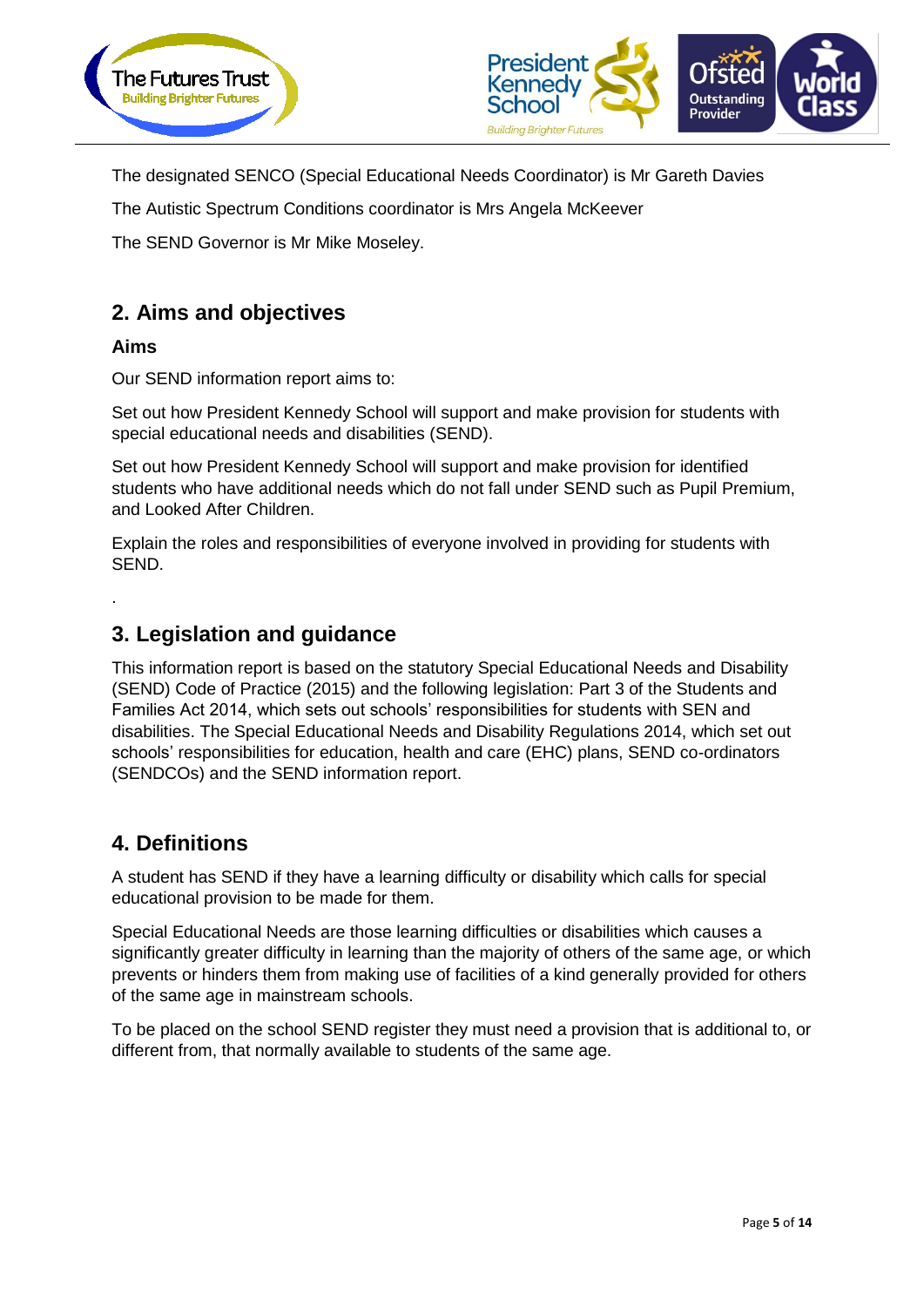



# **5. Roles and responsibilities**

## **5.1 The SENCO (Special Educational Needs Coordinator)**

The SENCO is Mr Gareth Davies.

They will:

- Work with the Head teacher and SEND governor to determine the strategic development of the SEND policy and provision in the school.
- Have day-to-day responsibility for the operation of the SEND policy and the coordination, review and effectiveness (including cost effectiveness) of specific provision made to support individual students with SEND, including those who have EHC plans.
- Provide professional guidance to colleagues and work with staff, parents, and other agencies to ensure that students with SEND receive appropriate support and highquality teaching.
- Advise on the deployment of the school's delegated budget and other resources to meet student needs effectively.
- Work in conjunction with the schools DSL (Designated Safeguarding Lead) to ensure that students are safeguarded.
- Coordinate support of weekly Over Coming Barriers to Learning (OB2L )meetings in each year group/ college to discuss and assess progress and achievement of identified individuals and groups of students, and plan and review provisions for these students.
- Calendar and oversee the completion of assess, plan, do and review cycles for SEND students.
- Schedule and lead annual reviews for students with an EHC plans.
- Ensure the school keeps the records of all students with SEND up to date.
- Liaise with the school's work related learning coordinator to ensure appropriate, offsite placements are identified for individual SEN students and monitor to ensure that expected outcomes are met.
- Manage the transition of students with SEND or EHC Plans who are transferring into President Kennedy for Year 7 and through mid-year transfers.
- Liaise with potential next providers of education to ensure students and their parents are informed about options and a smooth transition is planned.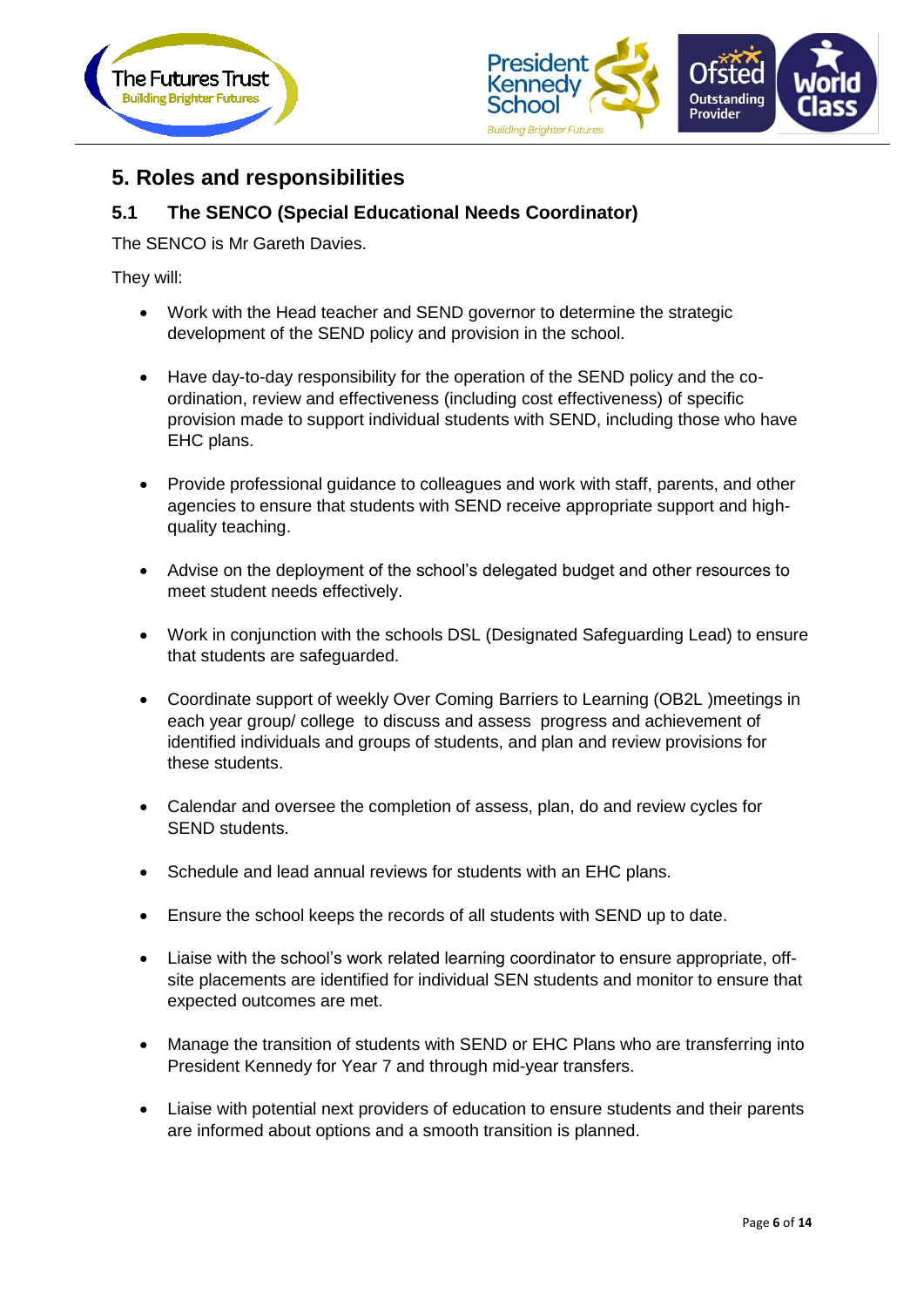



- Work with the Head Teacher and Governing Board to ensure that the school meets its responsibilities under the Equality Act 2010 with regard to reasonable adjustments and access arrangements.
- To ensure that exam access arrangement are identified, applied for, implemented, and supported for students in KS4 and KS5.
- Ensure that outside agencies are appropriately commissioned in line with the changing needs of the school.
- Be the point of contact for external agencies, especially the local authorities and their support services
- Support strategies for SEND pupils in classroom teaching.
- Work with parents to support strategiest6o support learning in the home including the signposting of external agencies.

#### **5.2 The SEND governor**

The SEND governor is Mike Moseley.

They will:

- Help to raise awareness of SEND issues at governing board meetings.
- Monitor the quality and effectiveness of SEND and disability provision within the school and update the governing board on this.
- Work with the head teacher and SENDCO to determine the strategic development of the SEND and Inclusion policy and provision in the school

## **5.3 The Head of School**

The Head of School is Mr Neil Clayton.

They will:

- Work with the SENDCO and SEND governor to determine the strategic development of the SEND and Inclusion policy and provision in the school.
- Have overall responsibility for the provision and progress of learners with SEND.

#### **5.4 Class teachers**

Each class teacher is responsible for:

- The progress and development of every student in their class, working closely with any support staff or specialist staff to plan and assess the impact of support and interventions and how they can be linked to classroom teaching.
- Teachers work with the College Team and SENCo to review each student's progress and development and decide on any changes to provision. This is done through communication reviewed at weekly OB2L meetings.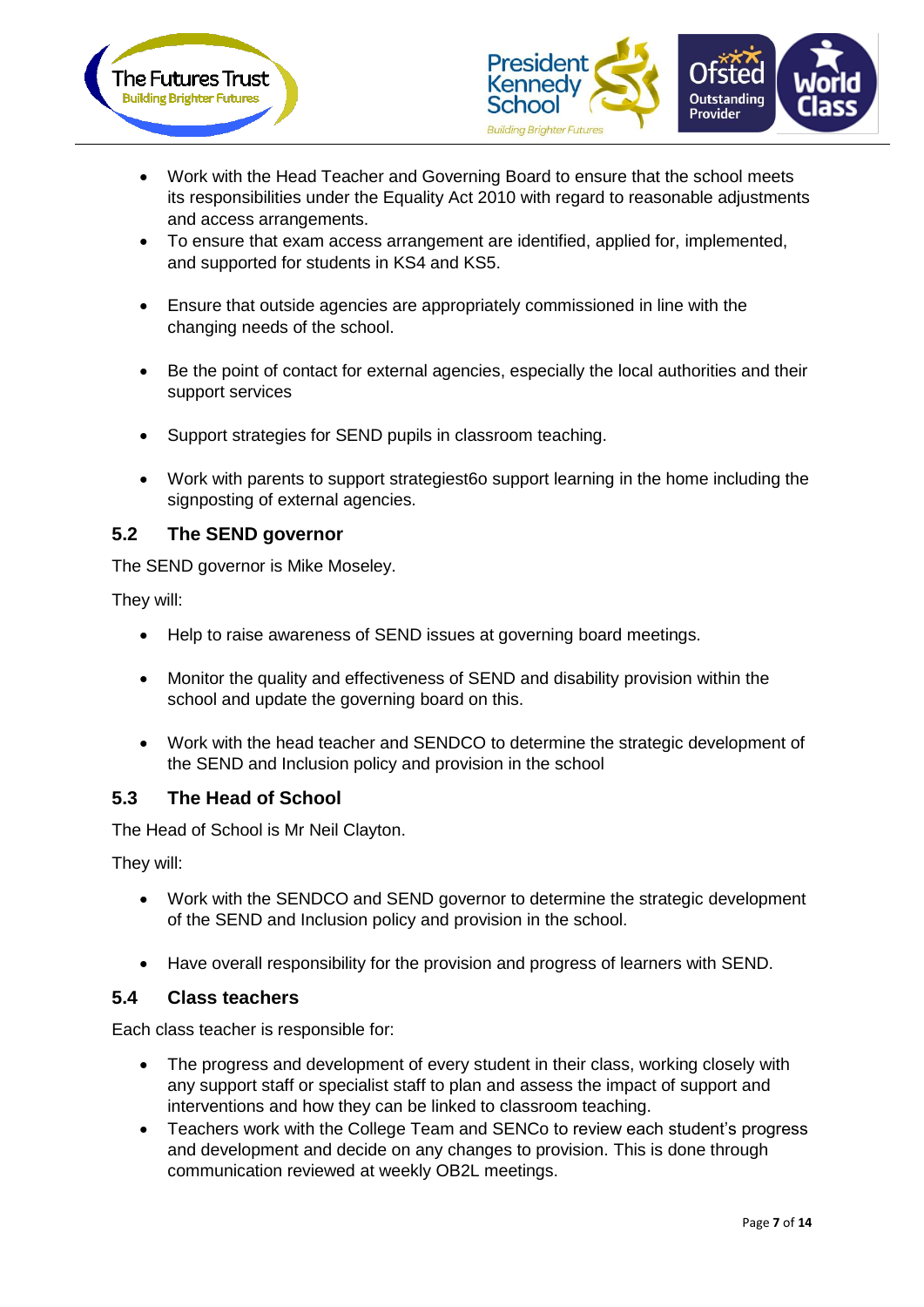



• Class teachers follow the school's SEND policy and provide majority of support for the SEN students with differentiated curriculums and the use of whole school teaching and support strategies including the effective use of Teaching Assistants in the classroom.

# **6. SEND information**

## **6.1 The types of SEND that are provided for**

President Kennedy currently provides additional and/or alternative provision for a range of needs, including:

- Communication and interaction; with social and communication, speech and language and sensory needs. Approximately 47% of all students with special educational needs in President Kennedy School are identified as having Autistic Spectrum Condition (ASC).
- Cognition and learning; with moderate learning difficulties and specific learning difficulties such as dyslexia and attention deficit hyperactivity disorder (ADHD). Approximately 34% of those on the SEND register
- Social, Emotional and mental health; including mental health issues, anxiety and school phobic needs. Approximately 9% of SEND students at President Kennedy School.
- Sensory and /or physical; those with visual, hearing, mobility and other health needs. Approximately 9% of SEND students at President Kennedy School.

## **6.2 Identifying students with SEND and assessing their needs**

We will assess each student's current skills and levels of attainment on entry, which will build on previous settings and Key Stages, where appropriate. Class teachers will make regular assessments of progress for all students and identify those whose progress:

- Is significantly slower than that of their peers starting from the same baseline.
- Fails to match or better the child's previous rate of progress.
- Fails to close, or widens the attainment gap between the child and their peers.

This may include progress in areas other than attainment, for example, social needs and school attendance.

It is important to recognise that slow progress and low attainment on their own, will not automatically mean a student is recorded as having SEND.

When deciding whether special educational provision is required, we will start with the desired outcomes, including the expected progress and attainment, and the views and the wishes of the student and their parents. We will use this to determine the support that is needed and whether we can provide it by adapting our core offer. A student will be placed on the SEN register if they require something additional to, different from that normally available to students of the same age.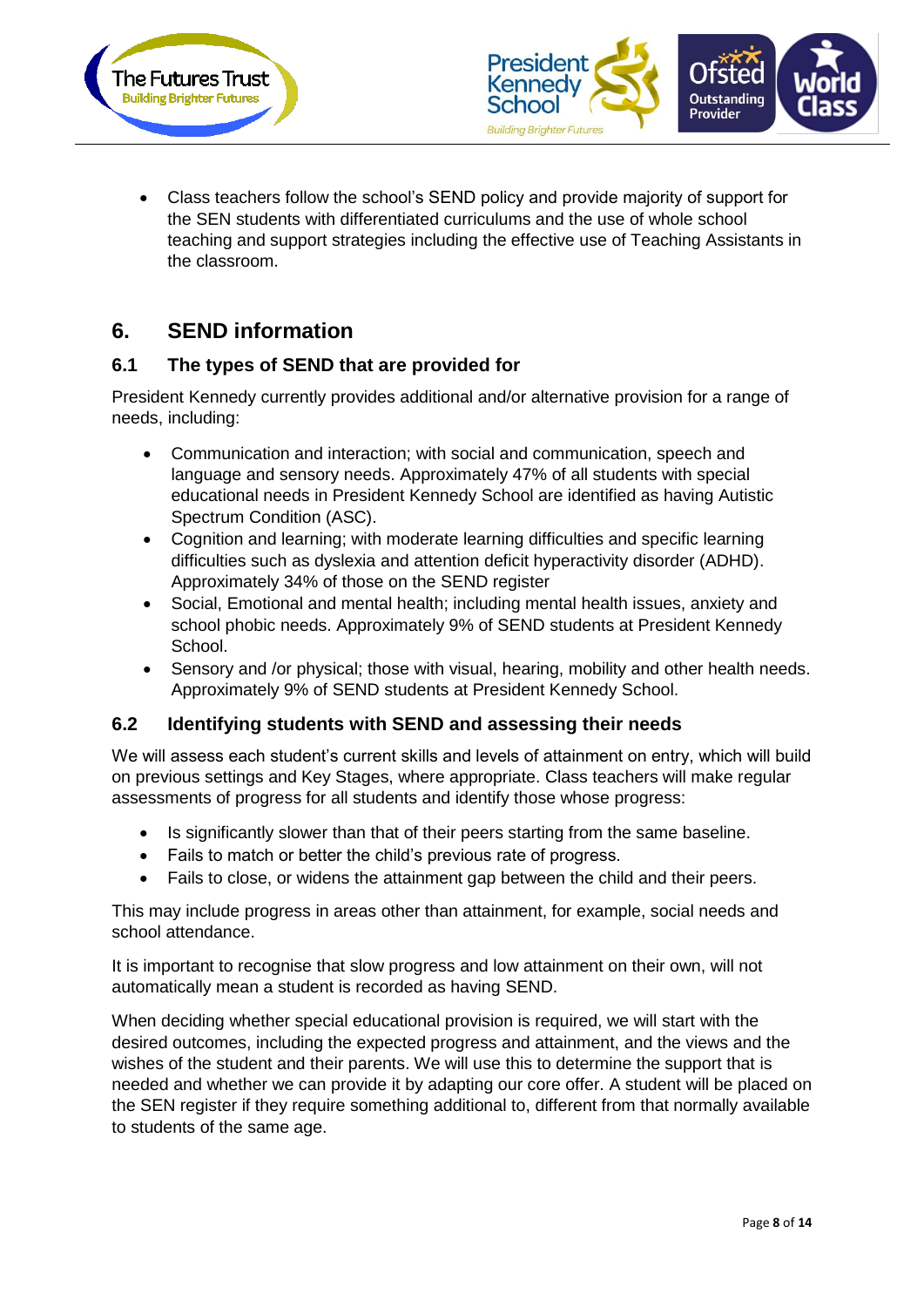



## **6.3 Consulting and involving students and parents**

We aim to have an early discussion with the student and their parents when identifying whether they need special educational provision, this may include contact prior to entry while the student is in Year 6.

These discussions will not always be with the SENCO. They may be undertaken by the student's Form Tutor, members of the College team or by other members of the SEND team as deemed appropriate at the time.

These conversations will make sure that:

- Everyone develops a good understanding of the student's areas of strength and difficulty.
- We take into account the parents and carers concerns.
- Everyone understands the agreed outcomes sought for the child.
- Everyone is clear on what the next steps are.

Notes of these early discussions will be recorded on a personal plan, added to the student's record. Parents will be provided with a copy of the plan.

Parents and students are invited to attend a parent consultation day each year. Other meetings and consultations are arranged as need arises.

We will formally notify parents when it is decided that a student is to be placed on the SEND register as they need to will receive SEND support.

Parents will also be informed, and asked to comment, if the school intends to remove a student from the register as they are no longer in need of support that is addition to , or different from, that normally available to students of the same age.

#### **6.4 Assessing and reviewing students' progress towards outcomes**

We will follow the graduated approach and the four-part cycle of assess, plan, do, review.

The SENCO will use progress data from class teachers sent to the colleges following regular data collection cycles. In conjunction with the Progress Leaders there will be an analysis of the student's needs. This will draw on:

- The teacher's assessment and experience of the student.
- The current level of provision.
- Their previous progress and attainment and behaviour.
- Other teacher's assessments, where relevant.
- The individual's development in comparison to their peers and national data.
- The views and experience of parents..
- The student's own views.
- Advice from external support services, if relevant.

In addition to reviews following data cycles, regular ongoing assessment and review takes place in the weekly College OB2L meetings.

All teachers and support staff who work with the student will be made aware of their needs, the outcomes sought, the support provided, and any teaching strategies or approaches that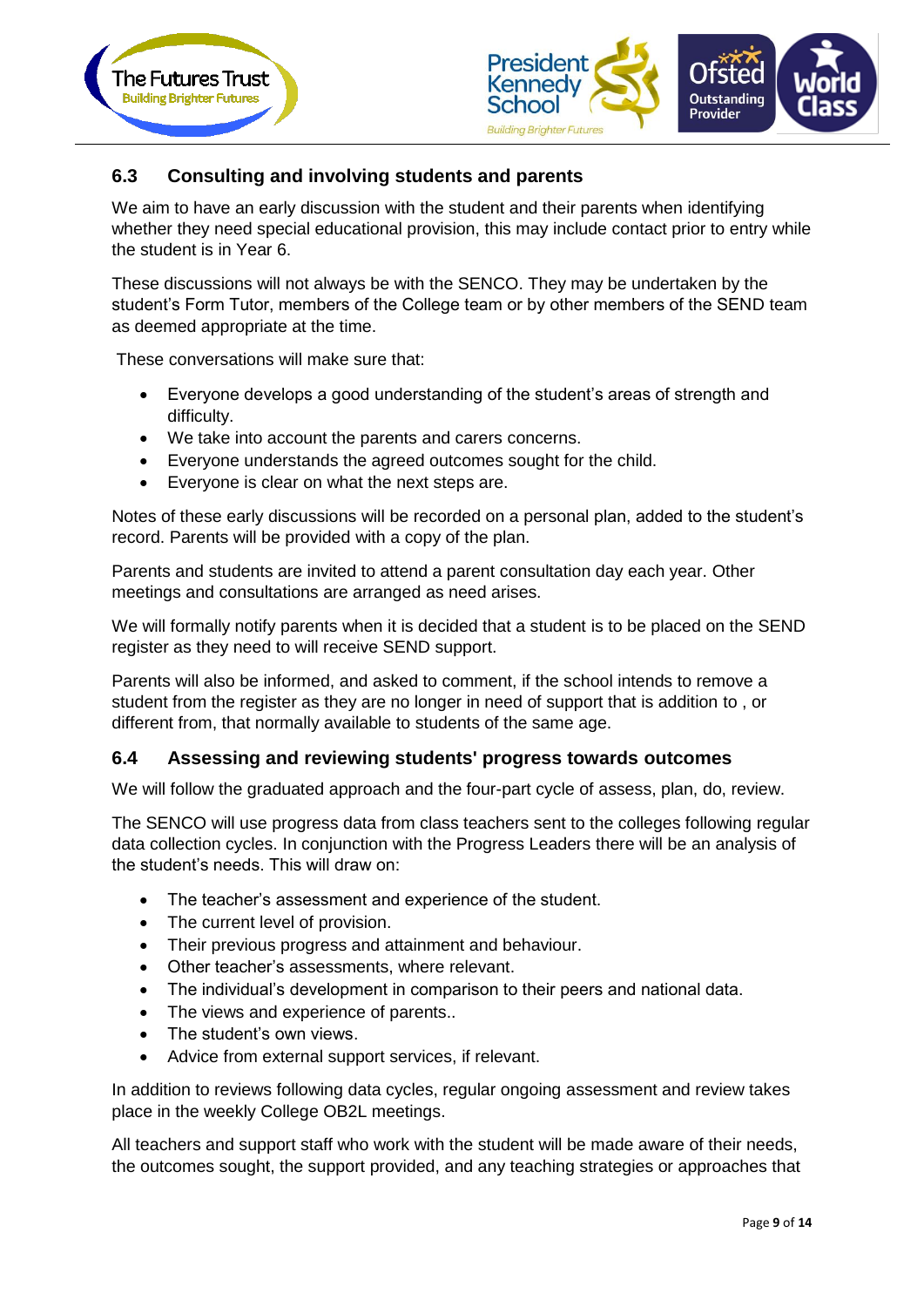



are required. This information is disseminated in the form personal plans, with higher need students having more detailed Student Profiles.

## **6.5 Supporting students moving between phases and preparing for adulthood**

When a student is intending to leave President Kennedy School, we will share information with the school, college, or other setting the student is moving to. We will agree with parents or students which information will be shared as part of this.

Staff will liaise with the SENCOs from the feeder primary schools in the spring term. Additional visits and meetings will be held during the summer term for those students identified as requiring additional transition support. Where possible The SENCO, or other designated SEND staff, will attend the EHC plan reviews held in Year 6.

During year 9, the College will provide opportunity for discussions will be held with students and their parents regarding choosing appropriate courses in key stage 4. Alternative pathways will be provided for a small cohort of students for whom a mainstream pathway may not be appropriate. The SENCO or other designated SEND staff will work with the Year 9 College to support identified students with particular concerns.

Post 16 transition support may also include supporting extra visits to college and meeting college staff to pass on information regarding the student's needs.

## **6.6 Our approach to teaching students with SEND**

Teachers are responsible and accountable for the progress and development of all the students in their class.

High quality teaching, as a universal provision, is our first step in responding to students who have SEND. This will be differentiated as appropriate for individual students and staff will follow agreed teaching strategies to support students with SEN.

For those students who require targeted additional provision to support their needs we will also provide the following interventions:

- Fresh start
- 1:1 Sounds catch up.
- 1:1 reading
- Nessie
- Lexonik Leap
- Precision Teaching.
- Reading inference groups
- Handwriting.
- Maths Rock Stars
- 1:1 Maths catch up
- Numeracy support
- Mentoring from College Learning Mentors
- Friendship Groups
- Social and communication difficulty transition groups.
- Social communication difficulty support.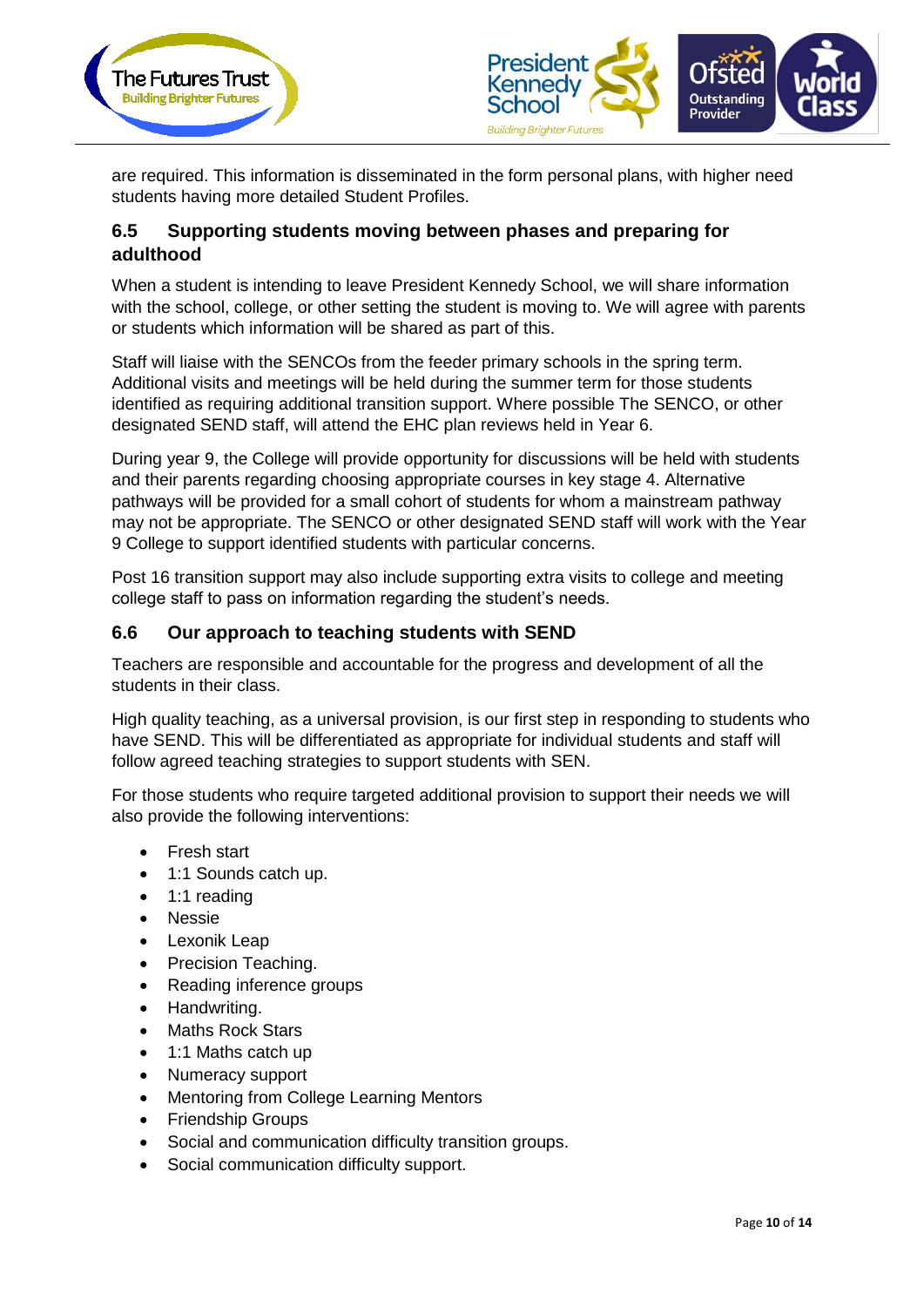



Other bespoke interventions may be provided according to need.

#### **6.7 Adaptations to the curriculum and learning environment**

We make the following adaptations to ensure all students' needs are met:

- Differentiating our curriculum to ensure all students are able to access it, for example, by grouping, 1:1 work, teaching style or content of the lesson.
- Adapting our resources and staffing.
- Using recommended aids, such as laptops, coloured overlays, visual timetables or larger font sizes.
- Differentiating our teaching, for example, giving longer processing times, preteaching of key vocabulary or reading instructions aloud.
- Individually adapted or reduced timetables may be used to reduce the demands on students.
- The deployment of Teaching Assistants to provide in class support where necessary.

Where appropriate students may be taught in the 'HUB' classroom or in college intervention rooms where attendance in specific mainstream lessons is not felt to be appropriate.

#### **6.8 Expertise and training of staff**

Our SENCO has been working in the area of SEND for 16 years. He holds the National Award for Special Education Coordination and other post graduate qualifications in the identification, assessment and teaching of students with specific learning difficulties.

In academic years 2019/2021 support staff have been trained in:

- Autism awareness.
- Emotion Coaching
- Lego Therapy
- Lexonik Leap
- Reading Inference.
- Fresh Start
- Catch-up Maths

#### **6.9 Evaluating the effectiveness of SEND provision.**

We evaluate the effectiveness of provision for students with SEND by:

Regularly reviewing students' individual progress towards their targets through OB2L meetings and following Year group data collection cycles.

Learning walks with senior leadership, subject leads, college leaders and SEND staff to observe the use and quality of classroom support.

Reviewing the impact of interventions at appropriate time scales.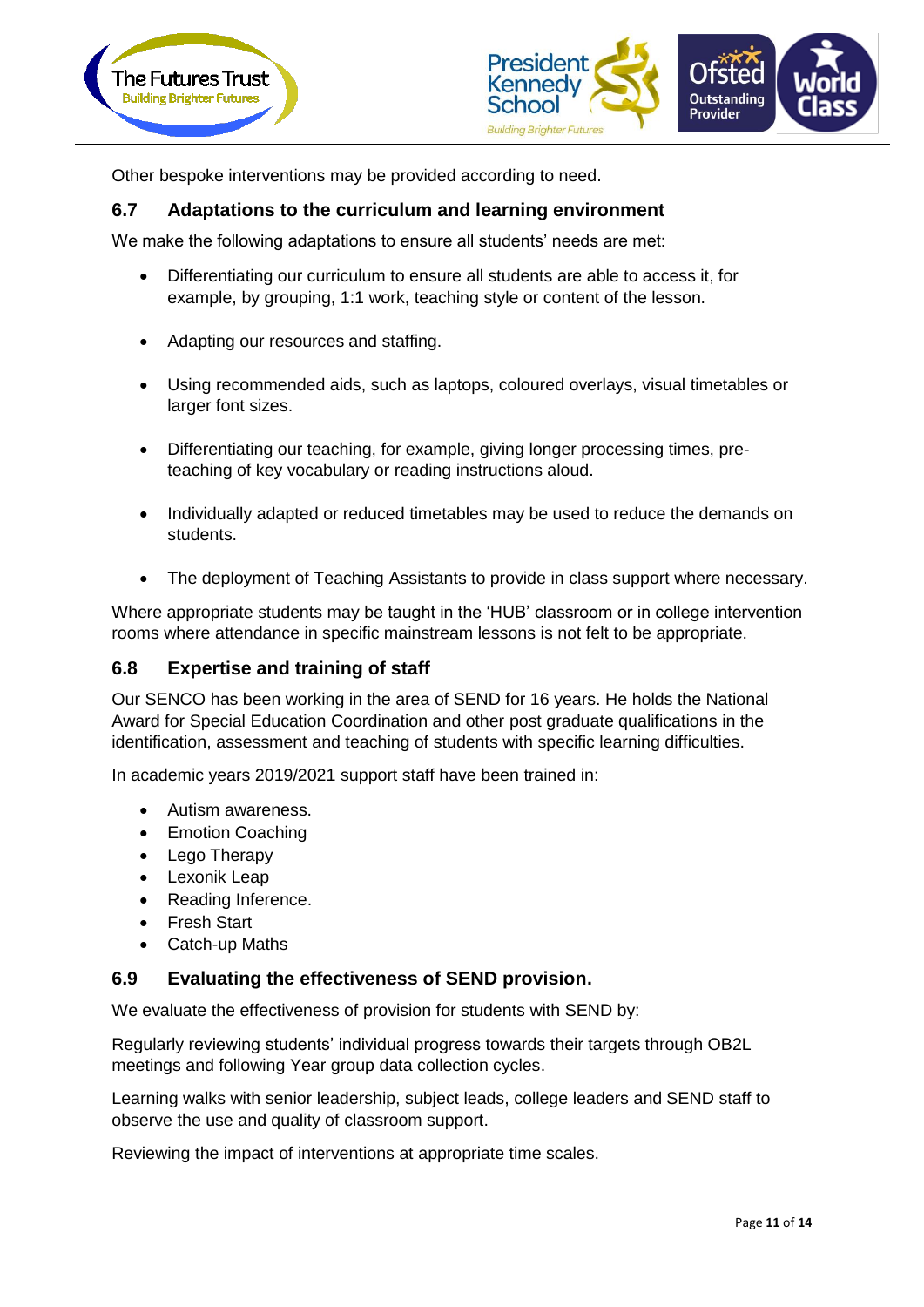



Using student voice.

Holding annual reviews for students with EHC plans

## **6.10 Enabling students with SEND to engage in activities available to those in the school who do not have SEND.**

All of our extra-curricular activities and school visits are available to all our students, including our before-and after-school clubs.

All students are encouraged to take part in sports day/school plays/off site visits. No student is ever excluded from taking part in these activities because of their SEND or disability.

The school site is accessible to those with disabilities, with a lift and hygiene facilities available to those with relevant needs. These student will also have a Personal Emergency Evacuation Plan(PEEP) written if required.

In consultation with parents and outside agencies specialist support equipment may be provided by the school.

#### **6.11 Support for improving emotional and social development**

We provide support for students to improve their emotional and social development in the following ways:

Each College year group has a non-teaching Pastoral Leader who is available to deal with non-academic issues. The Pastoral Leaders have access to a number of agencies that can offer support and guidance. Students with SEND are encouraged to be part of lunch time and after school activities to promote teamwork/building friendships etc.

We have a zero-tolerance approach to bullying.

#### **6.12 Working with other agencies**

President Kennedy School works collaboratively with a number of agencies. These include:

- Social Care.
- Early Help and Care.
- Child and Adolescent Mental Health service (CAMHS).
- Vibes
- Speech and language therapy service.
- Positive Youth Foundation.
- Autism Specialists

#### **Coventry Local Authority:**

- Social Emotional Mental Health and Learning team, (SEMHL)
- Educational Psychology Service
- Work Related Learning
- Complex Communication Team
- Sensory support service.
- Speech and Language support services
- Hospital Education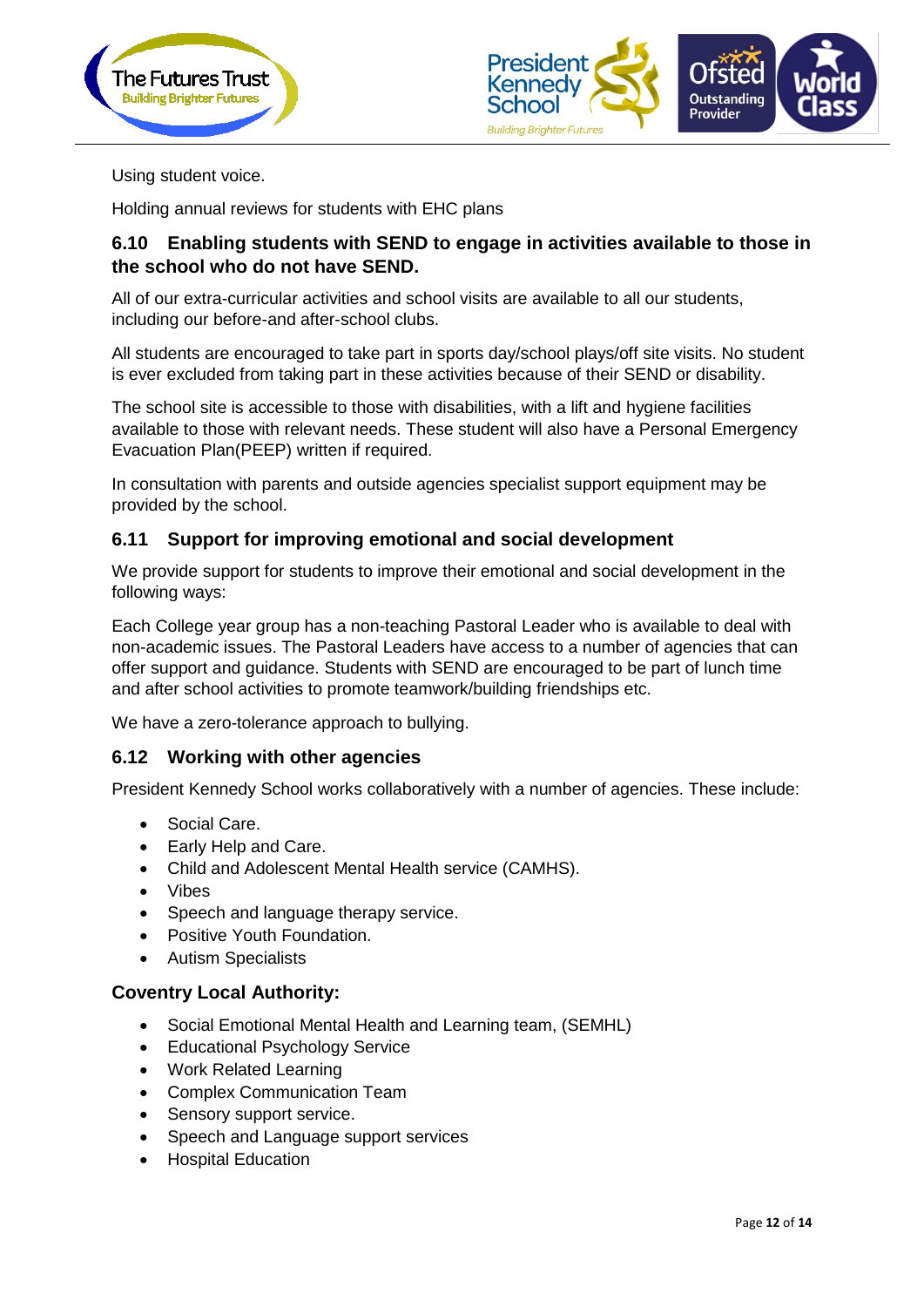



## **Warwickshire Local Authority:**

• Flexible learning Team

### **6.13 Complaints about SEND provision**

Complaints about SEND provision in our school should be made to the SENCO in the first instance.

They will then be referred to the school's complaints policy if they are unable to resolve the issue.

The parents of students with disabilities have the right to make disability discrimination claims to the

first-tier SEND tribunal if they believe that our school has discriminated against their students. They

can make a claim about alleged discrimination regarding:

- Exclusions.
- Provision of education and associated services..
- Making reasonable adjustments, including the provision of auxiliary aids and services.

#### **6.14 Contact details of support services for parents of students with SEND**

The Special Educational Needs Disability Information Advice and Support service (SENDIAS) is provided as part of Coventry Local Authority to provide independent support and guidance for parents.

SENDIAS Tel: 024 7669 4307

#### **6.15 Contact details for raising Safeguarding concerns**

Safeguarding concerns should be raised in the first instance with the students Form Tutor or with the College team Pastoral Leader or if preferred the schools Safeguarding Lead who is Mr Richard Beattie or the Deputy Safeguarding lead Mr Ralph Cordes.

#### **6.16 The local authority local offer**

Coventry Local Authority's local offer is published here: <https://www.coventry.gov.uk/SENDlocaloffer>

Those students who have a Warwickshire address may be able to access services from Warwickshire Local Authority's offer, published at: https://www.warwickshire.gov.uk/send